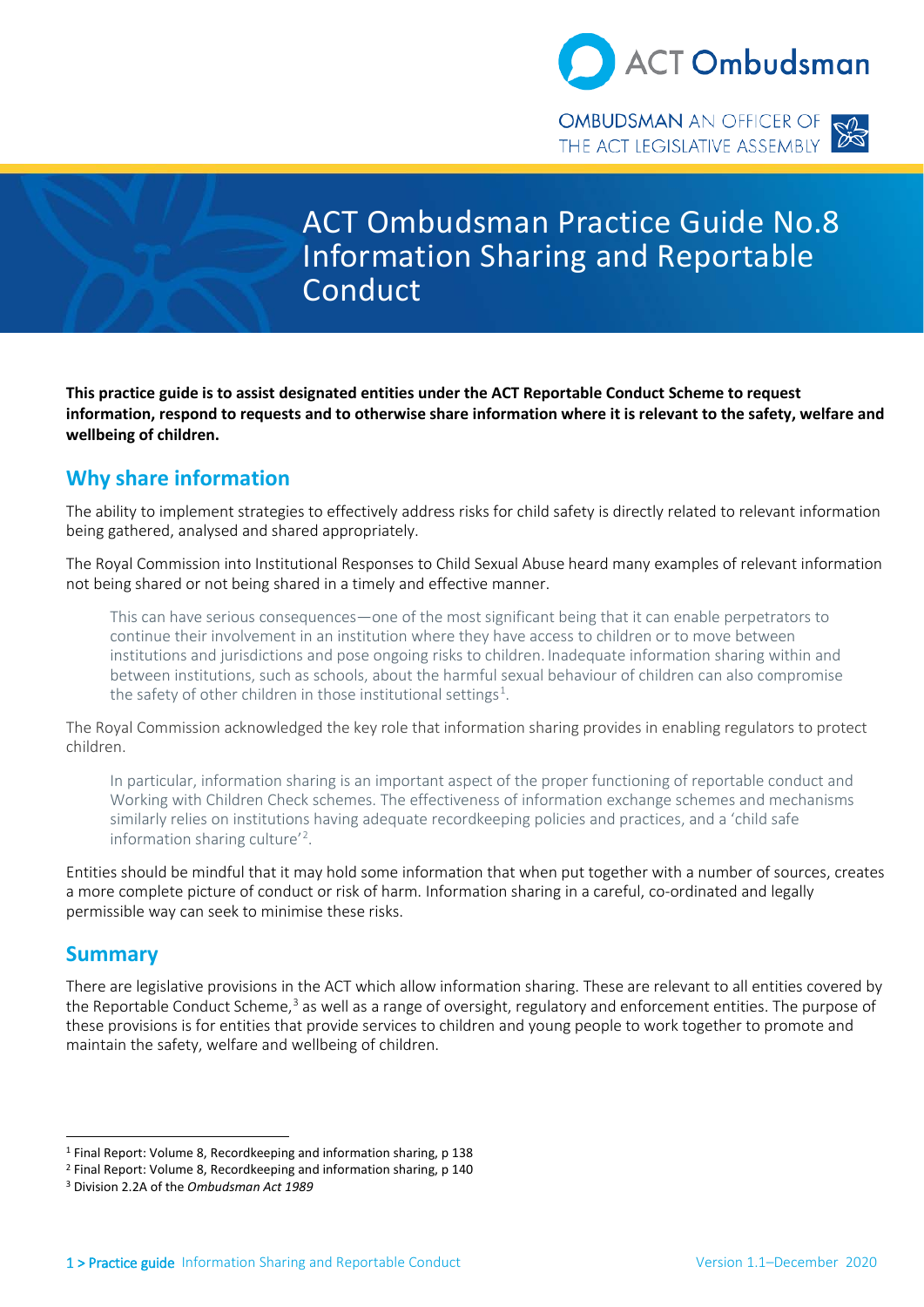

The provisions establish:

- Information can be exchanged where it is relevant to the safety, welfare and wellbeing of children.
- • An entity can request information from another entity. The other entity must provide the information it holds in most circumstances<sup>[4](#page-1-0)</sup>. If the request is declined, the agency must provide a reason.
- An entity can provide information to another without a request.
- • Consent of the people involved is not required for information to be shared. Neither privacy nor human rights prevent information from being shared, although it can impact on these rights under the *Human Rights Act* 2004 (Human Rights Act) and therefore must be properly considered<sup>[5](#page-1-1)</sup>. Protections exist for the entity releasing the information.
- Information may be given despite another Territory law which might otherwise prevent this.
- Information can only be used for the purpose for which it was shared.
- Records and information must be handled appropriately.

These information sharing provisions are from Division 25.3.3 of the *[Children and Young People Act 2008](http://www.legislation.act.gov.au/a/2008-19/default.asp)* (the CYP Act).

#### The provisions,

 cooperatively share relevant information to support them to carry out their functions in a way that supports 'recognise services and other entities interested in child welfare must have authority to request, provide and the safety, welfare and wellbeing of children and young people'<sup>[6](#page-1-2)</sup>.

# **Principles**

## Entities

l

 To request or provide information the entity must be a *designated entity*[7](#page-1-3) subject to the Reportable Conduct Scheme or a *child safety information sharing entity<sup>[8](#page-1-4)</sup>.* 

A request or provision of information can only be made between two of these entities. This includes:

- an entity who is subject to the scheme (including schools, early education, out of home care, health service providers and religious bodies)
- all ACT Government Directorates, including Child and Youth Protection Service, and Access Canberra (Working with Vulnerable People)
- ACT Ombudsman
- ACT Policing
- ACT statutory authorities (including the Teacher Quality Institute and Human Rights Commission).

These provisions do not apply to information sharing with:

- organisations or employers who are not subject to the scheme (not a designated entity)
- interstate or Commonwealth government agencies and non-government agencies (that are not a designated entity in the ACT)<sup>9</sup>
- other organisations or associations, such as Scouts and sporting clubs that are not subject to the scheme.

More detail about what information is held by these entities and how to contact them is at **Appendix A**.

<span id="page-1-0"></span><sup>&</sup>lt;sup>4</sup> Section 863C of the Children and Young People Act 2008 sets out grounds for refusing to provide information to a requesting entity.<br><sup>5</sup> See Section 40B of the Human Rights Act. If the entity is a Public Authority under

<span id="page-1-1"></span>should be documented.

<span id="page-1-2"></span><sup>6</sup> Explanatory Statement, *Reportable Conduct And Information Sharing Legislation Amendment Bill 2016* 

<span id="page-1-3"></span><sup>&</sup>lt;sup>7</sup> Section 17EA Ombudsman Act 1989 (Ombudsman Act)

<span id="page-1-4"></span><sup>&</sup>lt;sup>8</sup> Section 34A Ombudsman Act and section 863A(1) CYP Act

<span id="page-1-5"></span><sup>&</sup>lt;sup>9</sup> Agencies like CYPS, TQI and Access Canberra have some provisions for interstate sharing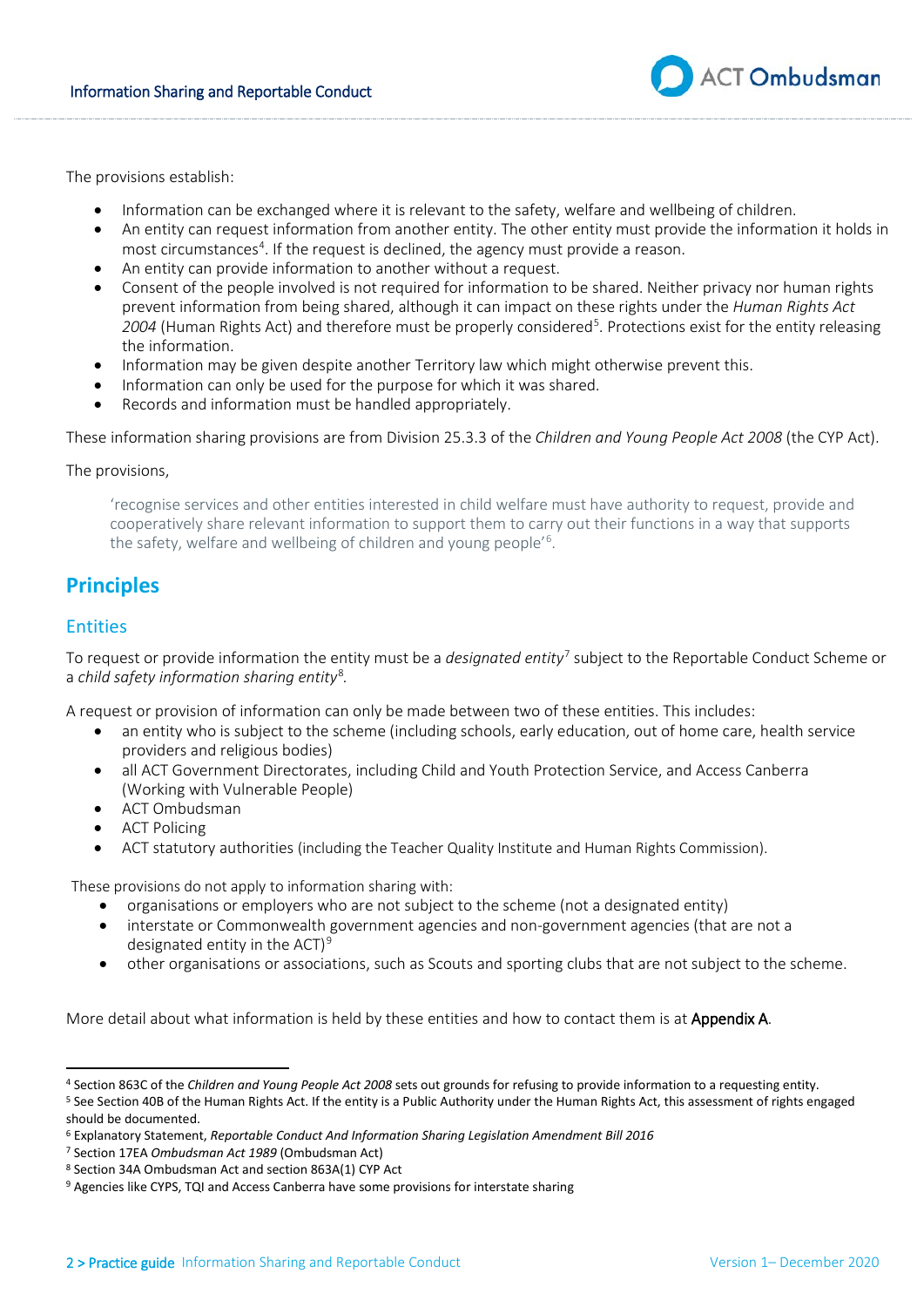

# Grounds for sharing information

An entity is authorised to seek<sup>10</sup> or provide<sup>[11](#page-2-1)</sup> information when it is satisfied on reasonable grounds the information would be relevant to the consideration of the safety, welfare or wellbeing of children.

 The purpose for sharing information includes in the course of planning or conducting an investigation and for making a decision or assessment. In most cases a request will be made by an entity in the course of its inquiry into an allegation child/children that may arise in the course of the entity's operation. The information does not have to be a reportable conduct report or relevant to an ongoing inquiry, it can extend to other information or evidence that relates to protecting a child from reportable conduct. of reportable conduct about an employee. The entity can make a request or provide information to deal with a risk to a

Where a request is made and the entity is satisfied that it holds relevant information, that information must be shared, unless there is a specified reason to refuse.

# What information can be shared

 *Reportable conduct information*[12](#page-2-2) means any information that is relevant to the protection of children from reportable conduct. Despite the title of the definition, it is not a requirement that the information is subject of a reportable conduct matter or inquiry about an employee. As set out in this guide, it may also be for the entity's function or to deal with risk.

 be shared to reduce the burden on individuals where other inquiries have already taken place, such as interviews. This traumatising child witnesses. It is anticipated that information will relate to an adult who may or be alleged to pose risk to the safety, welfare and wellbeing of children in an institutional setting. The information could also be about a child or children. Information may reduces the risk of having to interview witnesses or victims multiple times, of prior inconsistent statements and of re-

traumatising child witnesses.<br>Information might include previous reports, records, interviews or a summary of records. Information also includes evidence, for example rosters, emails, electronic devices, computers or information from people with specialised knowledge in a specialised field, for example, a medical practitioner.

Information might be sought by an entity as evidence of whether or not an action occurred.

 It is important that the matter for which the information is being sought or provided is relevant to the safety, welfare and wellbeing of children.

## Co-ordination and co-operation

 these provisions. Entities may: Entities subject to information sharing must take steps to co-ordinate and co-operate<sup>13</sup> to share information under

- requested entity's resources and the urgency of the request, such as the potential level of risk • negotiate a realistic timeframe to provide information requested, taking into account the demands on the
- have processes in place to respond to requests
- enter a memorandum of understanding or agreement describing commitments and arrangements between entities
- consider when they will provide information to another entity without a request.

<span id="page-2-0"></span><sup>&</sup>lt;sup>10</sup> Section 863B of the CYP Act

<sup>&</sup>lt;sup>10</sup> Section 863B of the CYP Act<br><sup>11</sup> Section 863C and s 863CA of the CYP Act<br><sup>12</sup> Section 863A of the CYP Act<br><sup>13</sup> Section 863G of the CYP Act

<span id="page-2-3"></span><span id="page-2-2"></span><span id="page-2-1"></span><sup>&</sup>lt;sup>12</sup> Section 863A of the CYP Act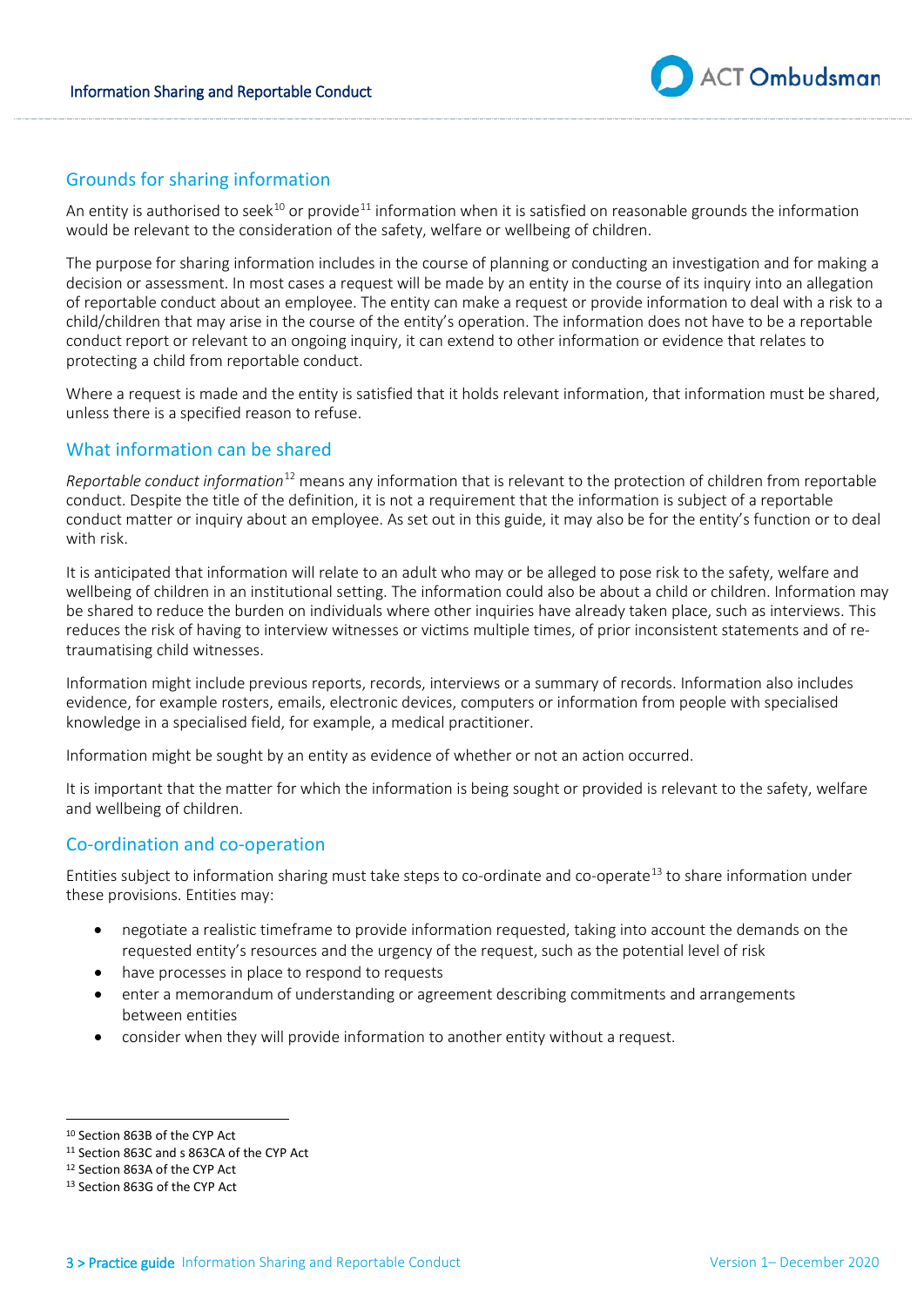

# Restrictions and protections

 Generally, the safety, welfare and wellbeing of children and young people is treated as more important than protecting confidentiality of information and personal privacy for all entities, as reflected in these provisions.<sup>[14](#page-3-0)</sup>Information given by one entity to another under these provision must only be used for the purpose for which it was provided.<sup>15</sup>

Disclosure by an entity, consistent with these provisions does not breach any ACT Laws to the contrary.<sup>[16](#page-3-2)</sup> It is important that other restrictions such as secrecy, confidentiality and Privacy Law requirements are not a reason on their own to prevent information sharing.

 A person or entity providing information in accordance with these provisions does not breach confidence or rules of professional conduct, and is not liable to disciplinary action, provided they have acted honestly and without recklessness. [17](#page-3-3) 

 information sharing with other entities and the circumstances in which they may consider disclosing this information. Entities can prepare employees by informing them of relevant policies or agreements about the possibility of

## Head of entity

The provisions require that the 'head of a designated entity'<sup>[18](#page-3-4)</sup> has responsibility for the requesting and provision of writing to others. information. This is typically the person 'primarily in charge of the management', but can be formally delegated in

# Practices and procedures

 The provisions recognise the sensitive nature of the information being shared. Entities must have practices and procedures for the receipt, handling and disclosure of information. [19](#page-3-5) 

 Information must be handled and stored in a secure way. A written record of exchanges of information under these provisions should be developed and stored, consistent with the existing legislation (including the CYP Act, *Privacy Act 1988* and/or the *Information Privacy Act 2014* (ACT) and other record keeping obligations).

# Other types of information sharing

The provisions do not change existing reporting or permissions, such as:

- reporting to entities or regulators where there is a requirement to do so
- information permitted or required to be provided under other provisions
- case conferences, where the information is known by all parties
- de-identified case examples
- information about process and procedures.

# Feedback or complaints

 If a person or entity has concern about the use of these provisions, or there has been an unreasonable breach of privacy or refusal to provide information, the entity should be advised of the concern or complaint. If the matter is not investigate the release of information by an entity. An entity may also complain about the response by another entity to satisfactorily resolved the complaint can be escalated. The relevant oversight body is the ACT Ombudsman, who can its request.

<span id="page-3-0"></span><sup>14</sup> Explanatory Statement, *Reportable Conduct And Information Sharing Legislation Amendment Bill 2016* 

<span id="page-3-1"></span><sup>&</sup>lt;sup>15</sup> Section 863D of the CYP Act

<span id="page-3-2"></span><sup>&</sup>lt;sup>16</sup> Section 863F of the CYP Act

<span id="page-3-3"></span><sup>&</sup>lt;sup>17</sup> Section 863E of the CYP Act

<span id="page-3-5"></span><span id="page-3-4"></span><sup>&</sup>lt;sup>18</sup> Section 17EAA(1) of the Ombudsman Act

<sup>&</sup>lt;sup>15</sup> Section 863D of the CYP Act<br><sup>16</sup> Section 863F of the CYP Act<br><sup>17</sup> Section 863E of the CYP Act<br><sup>18</sup> Section 17EAA(1) of the Ombudsman Act<br><sup>19</sup> Section 17EB(1)(d) of the Ombudsman Act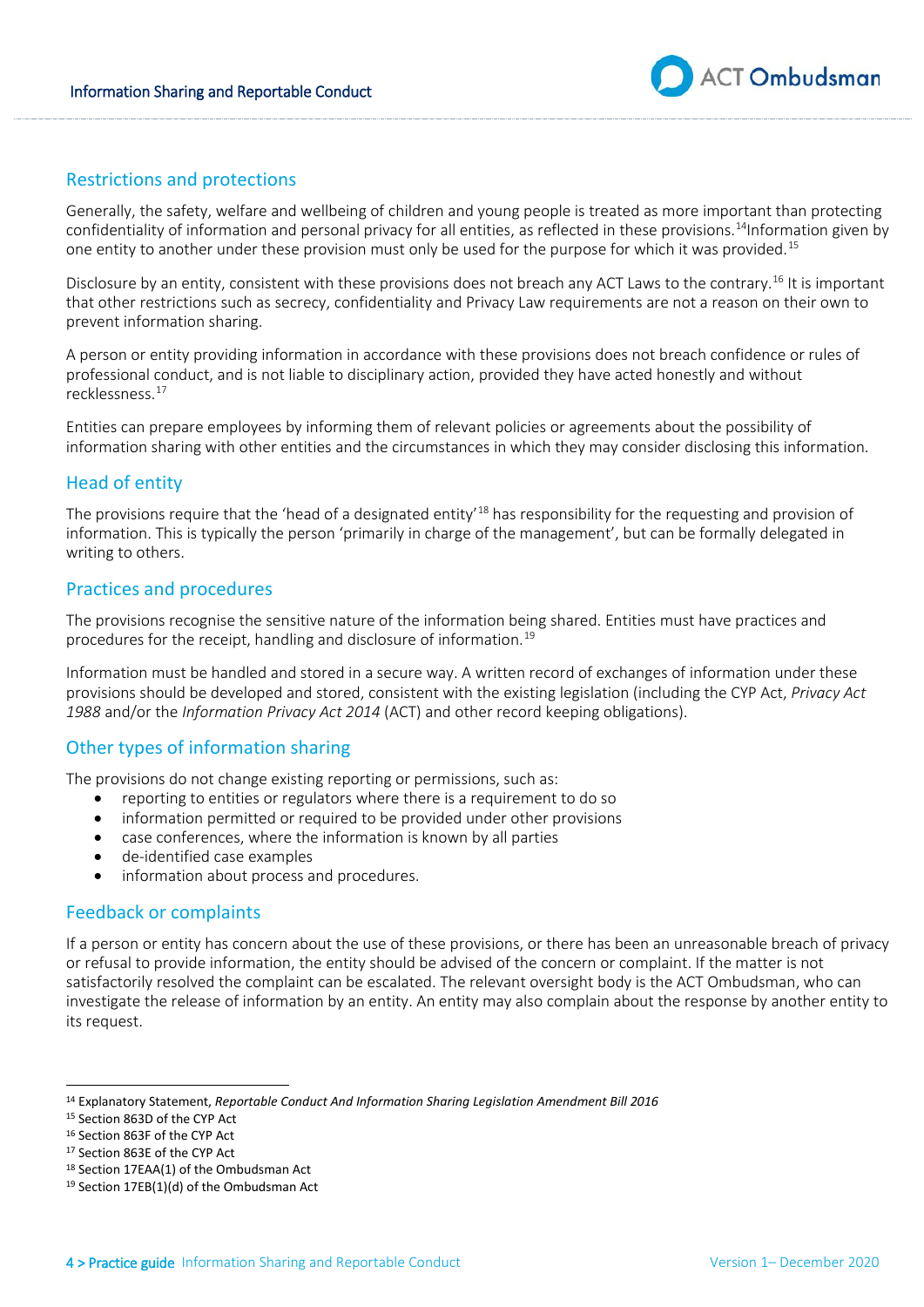

# **Requesting information[20](#page-4-0)**

## **Who can you ask?**

A request can only be sent to a designated entity or child safety information sharing entity.

 A request for information will itself reveal information. Before making a formal request an entity may make contact with another entity to see if the person is known or information is held. This will assist the entity's request being well targeted.

The requesting entity is not required to have a belief that the other entity necessarily holds information. However, the provisions should not be used speculatively.

## **What do you need to do?**

 The request should be clear about the entity's purpose for making the request. The entity should include sufficient background and detail to enable the requested entity to understand what information is sought, the purpose and to to an individual who may be the subject of a reportable conduct allegation. make the decision to release or otherwise. The request may contain details of children, however, will most often relate

The request should be clear about the period of time that information is sought for, the type of information, an indication of the timeframe or any urgencies.

 information has to make the request on behalf of the head of the entity. The request should be signed by the head of the entity or make clear that the authority of the person requesting the

Some entities have established forms or templates to make requests. These can be used to assist the receiving entity.

#### **What can you ask for?**

 children. However, it will typically be information or evidence relating to the conduct of an employee of an entity who is the subject of a reportable conduct allegation or investigation. Information that can be sought is not limited to previous reportable conduct reports or inquiries and should be relevant to the prevention of children from reportable conduct. It is important the matter for which the information is being sought is relevant to the safety, welfare and wellbeing of

 Information might include previous reports, records, interviews or a summary of records. Information might also include evidence, for example, rosters, emails, electronic devices, computers or information from people with specialised knowledge in a specialised field, for example a medial practitioner. Careful consideration should be given to obtaining only information relevant to the process being conducted or to deal with risk within the entity's functions.

## A request should be in writing. An example request letter is attached at Appendix B

<span id="page-4-0"></span><sup>20</sup> Section 863B of the CYP Act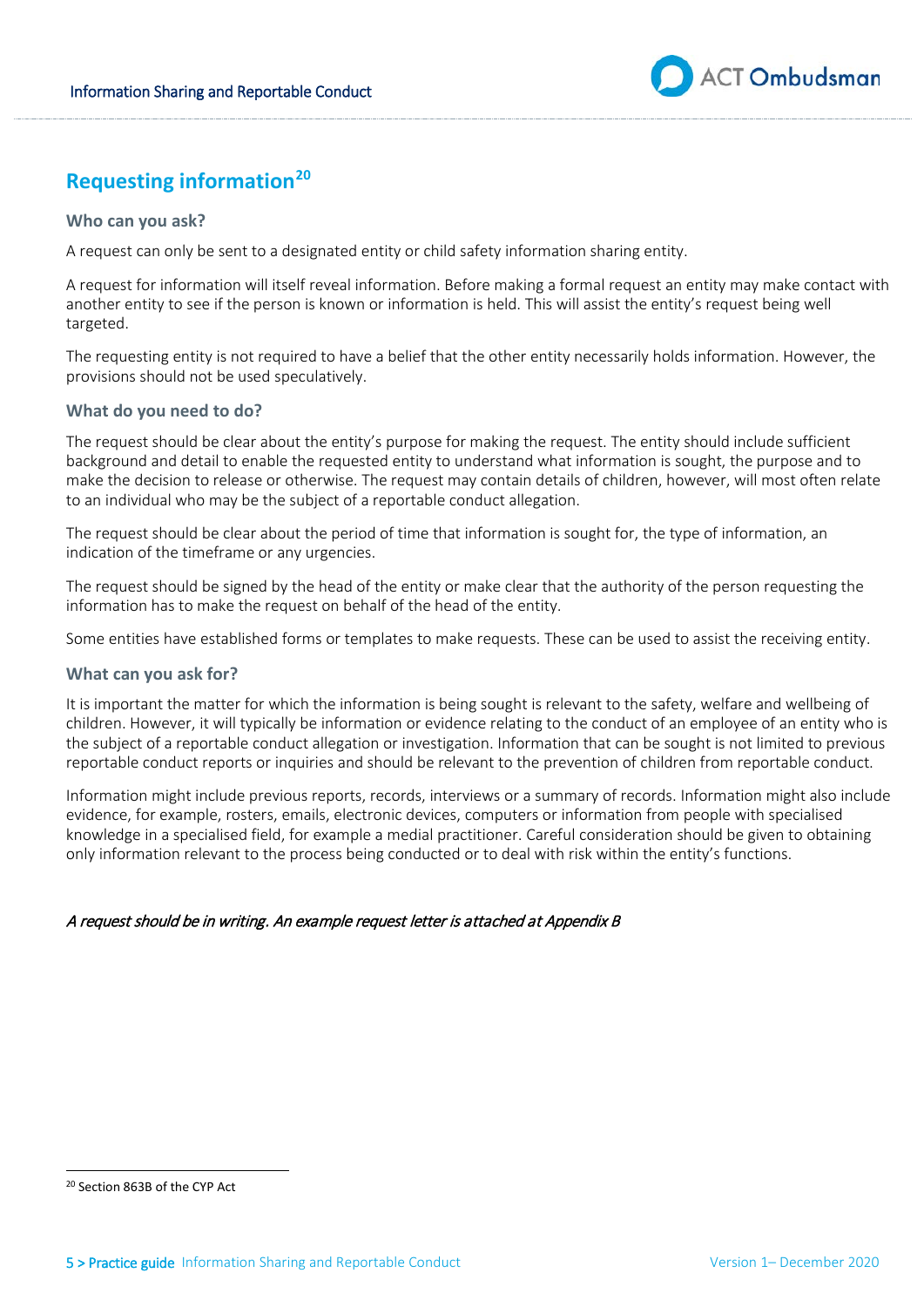

# **Responding to a request and providing information[21](#page-5-0)**

 Entities must provide information that is relevant to the protection of children against reportable conduct, in response to a request made to it by another entity, unless it has a specified reason to refuse<sup>22</sup>.

## **What should you do first?**

 entity is also such an entity. The entity making the request does not need to be the employer of a person about whom Check the entity making the request is a designated entity or child safety information sharing entity. Confirm that your the request may relate.

#### **Is the request valid?**

 entity seeking the information must have provided sufficient detail, to enable the requested entity to be satisfied it is Before providing the information, the requested entity must reasonably believe the information will assist the requesting entity for one of the purposes outlined. This means that to provide the information the requested entity has sound reasons that the information will be relevant to the requesting entity's matter. It also means the requesting appropriate to respond to the request.

 the request it should provide this in writing and the reasons for doing so. The requested entity can seek clarification on the purpose of a request or the information being sought. If it declines

## **What should you provide?**

Entities only have to consider providing information that already exists. There is not an obligation to collect information for the purposes of information exchange. Reasonable effort should be made to find relevant information.

 Entities should provide information that is relevant to the entity that made the request. It may be sufficient to provide be taken to ensure it remains accurate and can be sufficiently understood by the receiving entity. an extract or summary of the information held. Information that is not relevant can be redacted. If editing, care should

be taken to ensure it remains accurate and can be sufficiently understood by the receiving entity.<br>In preparing the response to a request, further information may be identified that is not subject to the request, but may be considered relevant. The entity should actively consider providing this information on its own initiative (see below).

If the entity does not hold relevant information then it should tell the requesting entity.

#### **Refusing to provide information**

An entity may refuse to provide information in certain circumstances.<sup>23</sup> This is where providing the information would:

- prejudice an investigation, coronial inquest or inquiry
- contravene legal professional or client privilege
- enable the existence or identity of a confidential source to be revealed
- endanger a person's life or physical safety
- prejudice a proceeding in relation to a care and protection order
- not be in the public interest.

 The entity must advise the requesting entity of the reasons for the refusal. Refusal cannot be based on privacy concerns or on concerns about potential breaches of other secrecy or confidentiality clauses in the entity's governing legislation—permission is given by these provisions.

<span id="page-5-0"></span><sup>&</sup>lt;sup>21</sup> Section 863C of the CYP Act

<span id="page-5-1"></span> $22$  Section 863C(2) of the CYP Act

<span id="page-5-2"></span><sup>23</sup> Section 863C(2) of the CYP Act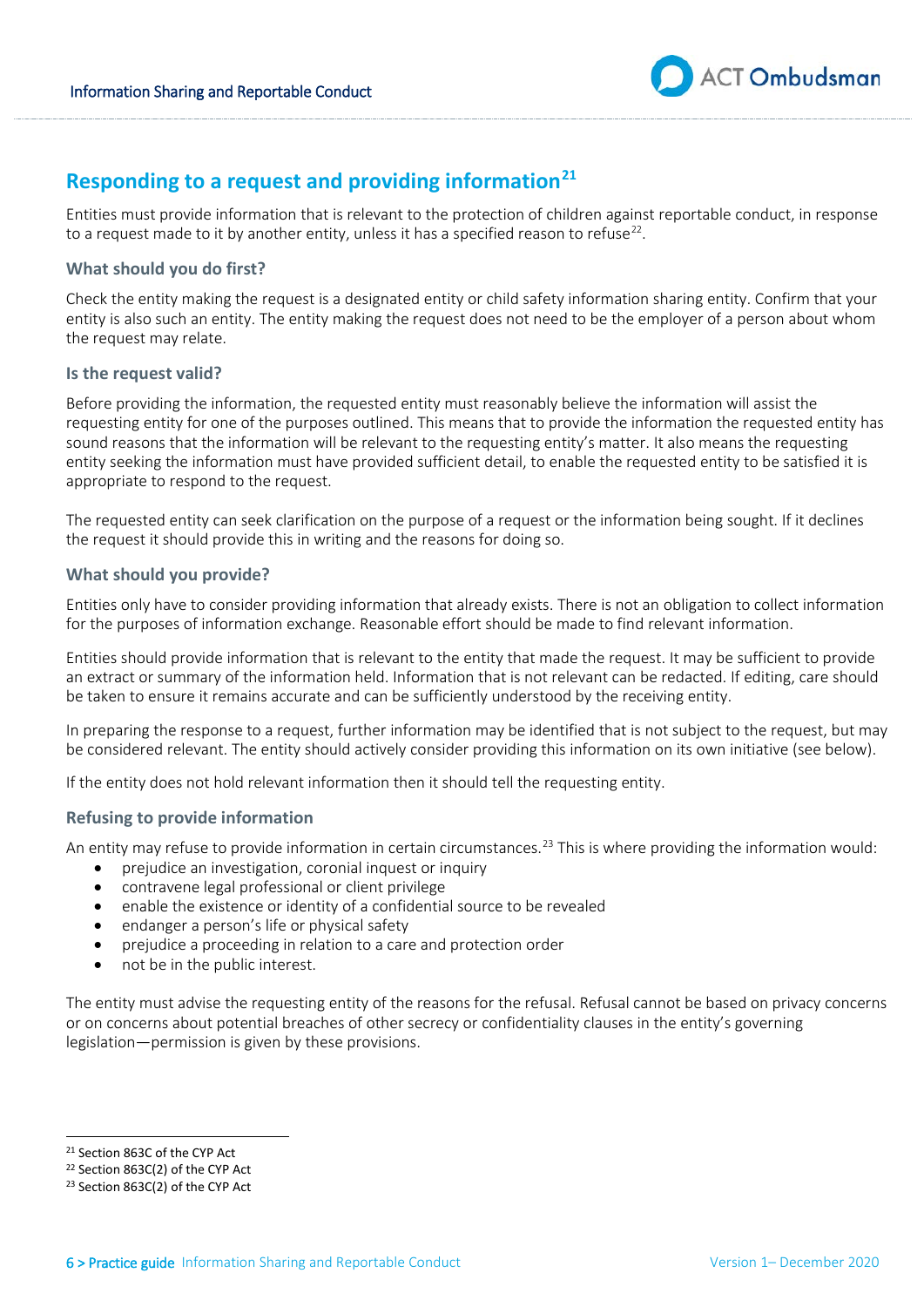

## **What if the information is not 'mine'?**

Sometimes an entity will hold information that has been sourced from another agency through other mechanisms. The provisions do not distinguish the source of the information. If the entity holds the information requested and the request is in accordance with the provisions, then it must be shared (unless an exemption exists). Protected information is specifically permitted to be shared under these provisions.

Where there are valid reasons, information received under these provisions could be on shared to another entity—the same protections are maintained.

 information from another entity. The entity could also consult with or advise the other entity before providing the However, the entity should consider telling the requesting entity that it might seek more accurate or up to date information to the requesting entity.

Some information, when released from the initial source, comes with particular duties and responsibilities that are attached to the person receiving the information. These will follow if it is 'on-shared'.

#### A response should be in writing. An example response letter is attached at Appendix C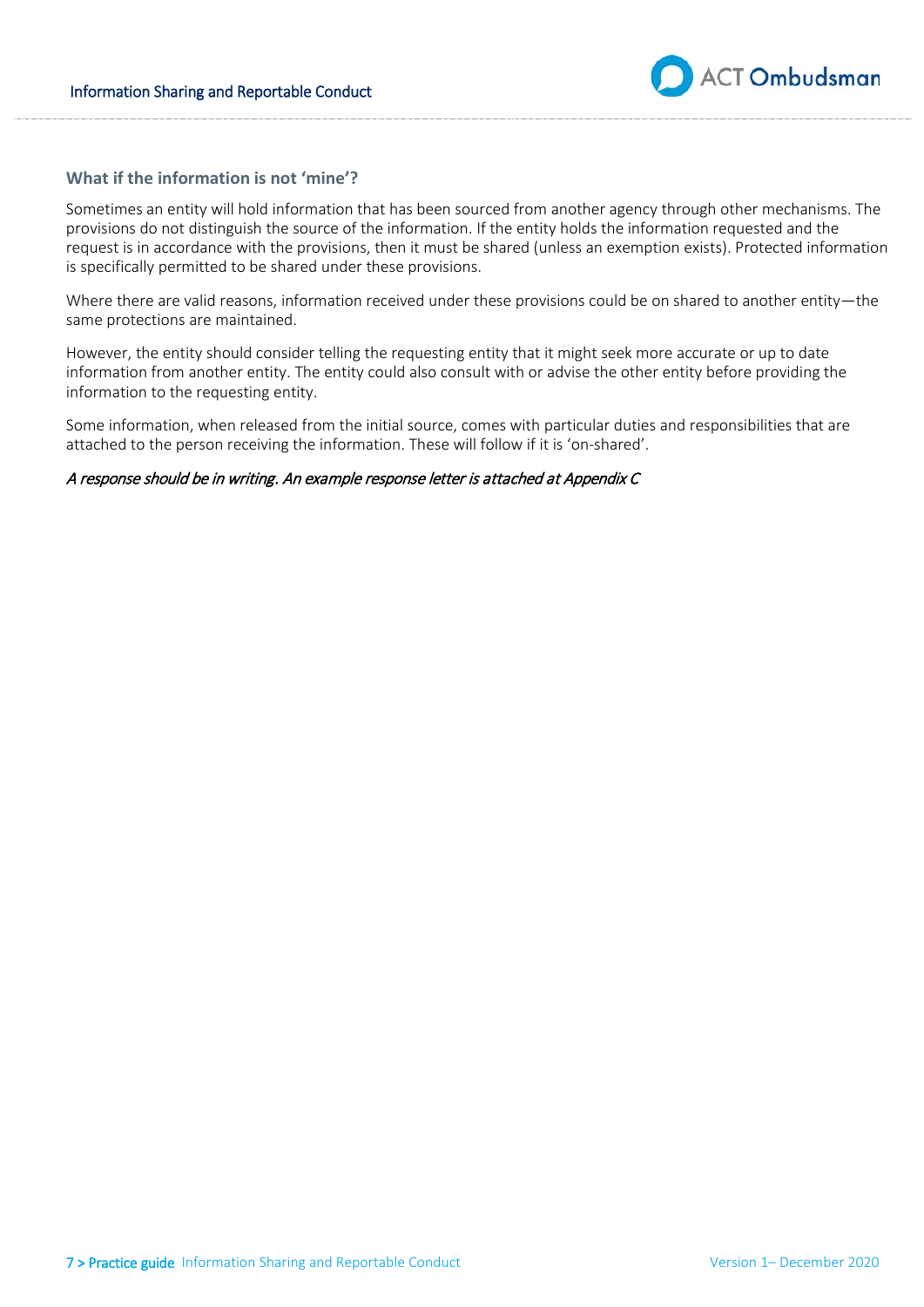

# **Initiating information sharing**

The information sharing provisions permit entities<sup>24</sup> to share information with another entity proactively on its own initiative.<sup>25</sup> The tests for doing so are much the same as the other provisions.

Normal reporting obligations are unchanged, such as to ACT Policing, Child and Youth Protection Service or other regulators such as Access Canberra, Children's Education and Care Assurance and the ACT Teachers Quality Institute. This is not considered information sharing for these purposes.

 Entities should be mindful about what they know and how this information might be relevant to another entities management of the safety, welfare and wellbeing of children.

#### **Who can you tell?**

The providing entity can provide information to another designated entity or child safety information sharing entity.

## **What can you tell?**

Information can be provided where the providing entity forms the view that the information is relevant to another entity's consideration for the safety, welfare or wellbeing of children and protection from reportable conduct. In particular this includes making a decision, assessment or in the course of planning or conducting an investigation.

 In most cases a request will be made in the course of a reportable conduct inquiry about an employee. However, the entity can also make a request or provide information for the purpose of providing a service in accordance with the receiving entity's functions or to deal with a risk to a child/children that may arise in the course of the requesting exchanged where it is relevant to the safety, welfare and wellbeing of children. entity's operation. This is not limited to there being a reportable conduct enquiry or report, information can be

exchanged where it is relevant to the safety, welfare and wellbeing of children.<br>Entities should consider whether the provision of its information to another entity may have the potential to create further risk, such as to children or another person, prejudice an investigation or not be in the public interest.

## **What are the protections?**

 protection of the information shared is passed on and it can only be used for the purposes for which it is provided. Information provided does not breach privacy restrictions and consent is not required. Reportable conduct information may be given despite any territory law to the contrary.<sup>26</sup> This means that an entity does not breach other secrecy or confidentiality clauses in its own governing legislation—permission is given by these provisions. As noted above,

## A release of information template letter is attached at Appendix C

 $\overline{\phantom{a}}$ 

<span id="page-7-0"></span><sup>&</sup>lt;sup>24</sup> If an ACT Directorate wishes to share information under this provision about an employee with an agency outside ACT Government, in the first instance please contact Policy and Cabinet Division, Social Policy Branch via the Government Directory or at

<span id="page-7-1"></span>childabuseroyalcommission@act.gov.au.<br><sup>25</sup> Section 863CA of the CYP Act<br><sup>26</sup> Section 863F of the CYP Act

<span id="page-7-2"></span>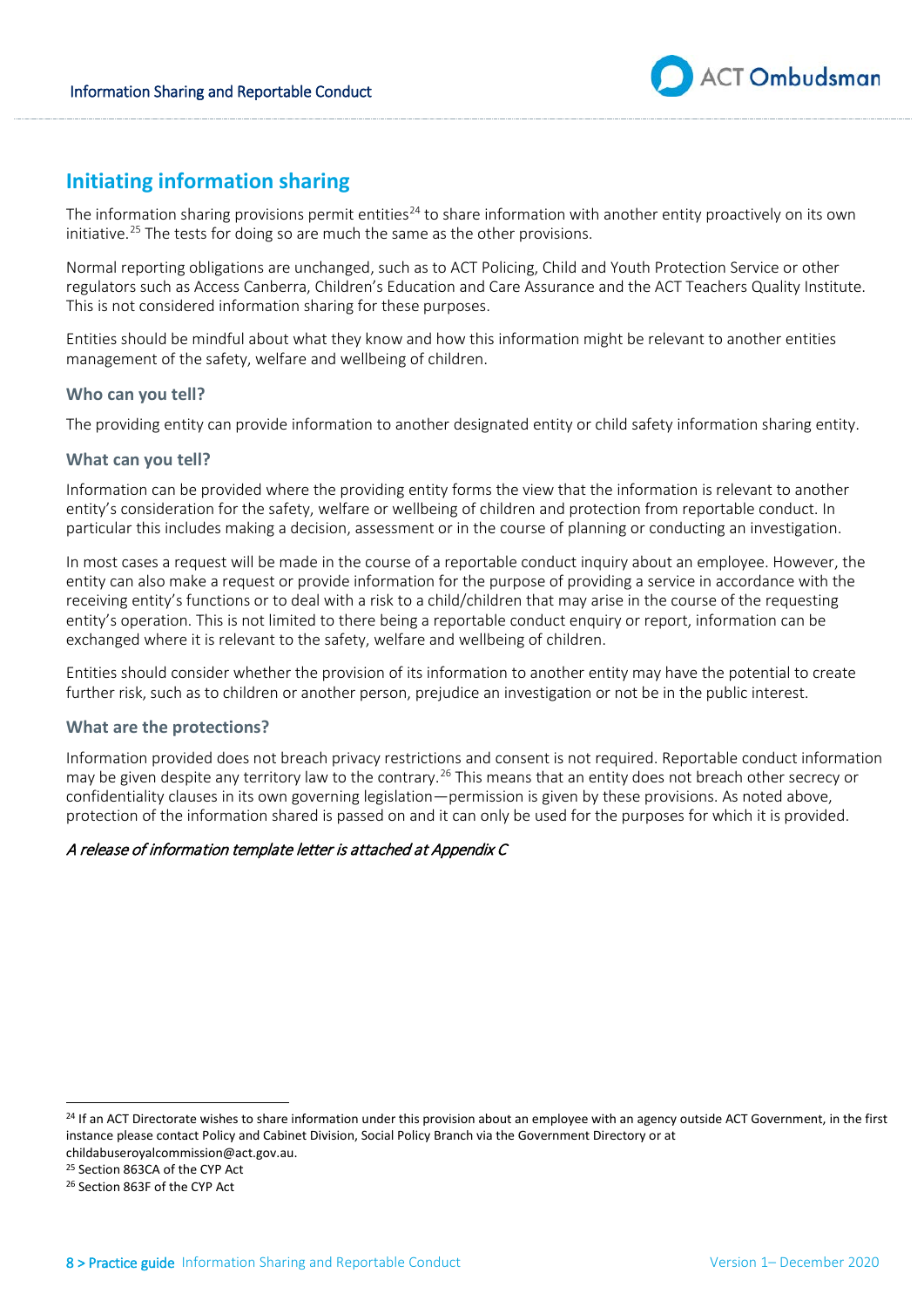

# **ACT Ombudsman information sharing**

 As the oversight body for the reportable conduct scheme, the Office receives and holds information about alleged misconduct in entities subject to the scheme. The ACT Ombudsman is also an information sharing entity.

such as the Teacher Quality Institute and Access Canberra.<sup>[27](#page-8-0)</sup> The ACT Ombudsman can also share information with Under the Ombudsman Act the ACT Ombudsman can share information from reports with police and other regulators, designated entities. [28](#page-8-1) 

 Generally the ACT Ombudsman will ask that entities report to these entities in the first instance. It is the Ombudsman's an entity consider sharing information to another entity. preference that the primary information holders share information with regulators. The Ombudsman may suggest that

 put together with a number of sources creates a more complete picture of alleged conduct or risk. The Ombudsman treats its information holdings seriously and is mindful that it may hold some information that when

# **Key terms and acronyms**

- education and care services, certain health services and out of home care services. Designated entity<sup>29</sup>—an entity subject to the reportable scheme. It includes all ACT Directorates, schools,
- Child safety information sharing entity<sup>[30](#page-8-3)</sup>—includes police, the Teacher Quality Institute, the Human Rights Commission (these are not otherwise designated entities).
- $\bullet$  Head of entity<sup>31</sup>—the person primarily in charge of the management of the entity.
- conduct. This is not limited to there being a reportable conduct enquiry or report, information can be exchanged where it is relevant to the safety, welfare and wellbeing of children. • Reportable conduct information—is any information relevant to the protection of a child from reportable
- Reportable conduct—broadly covers child abuse or misconduct toward children (see [ACT Ombudsman](http://www.ombudsman.act.gov.au/__data/assets/pdf_file/0009/81000/No.-2-Identifying-Reportable-Conduct.pdf) Practice Guide 2 - Identifying reportable conduct).
- Safety, welfare and wellbeing-protection from the risk of abuse or harm.
- Child/ren—child or young person under the age 18, including a class of children.
- CYP Act Children and Young People Act 2008
- Ombudsman Act Ombudsman Act 1989
- CECA Children's Education and Care Assurance, ACT regulatory authority in Education Directorate
- TQI ACT Teacher Quality Institute
- CYPS Child and Youth Protection Services in the Community Services Directorate
- WWVP working with vulnerable people registration, administered in Access Canberra WWVP registration

 $\overline{\phantom{a}}$ <sup>27</sup> Section 34A Ombudsman Act

<span id="page-8-1"></span><span id="page-8-0"></span><sup>&</sup>lt;sup>28</sup> Section 863CA of the CYP Act

<span id="page-8-2"></span>

<span id="page-8-4"></span><span id="page-8-3"></span>

<sup>&</sup>lt;sup>27</sup> Section 34A Ombudsman Act<br><sup>28</sup> Section 863CA of the CYP Act<br><sup>29</sup> Section 17EA of the Ombudsman Act<br><sup>30</sup> Section 34A of the Ombudsman Act<br><sup>31</sup> Section 17EAA(1) of the Ombudsman Act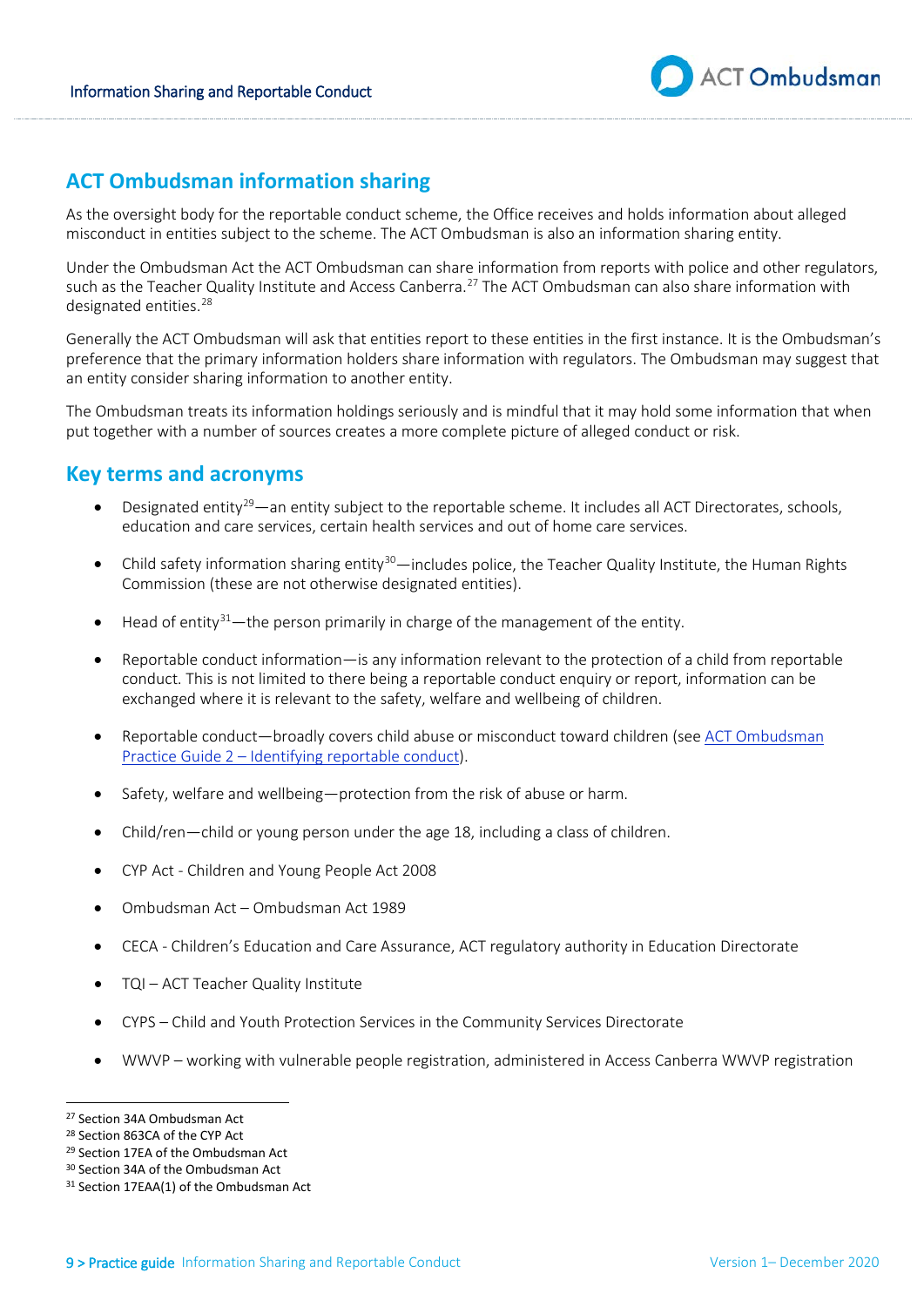

# **Examples**

 All the entities in these examples are assumed to be designated entities or child safety information sharing entities. It is also assumed the entity is satisfied there is a valid reason for the sharing and not a reason to refuse.

 *A. An entity receives an allegation that an employee has been investigated by CYPS for alleged abuse of their own children (reportable conduct in private life is subject of the scheme).* 

 Action: The entity could make a request to CYPS for information relevant to its consideration. CYPS would be Depending on the outcome of a report and/or investigation, this may mean information about the actions and findings of CYPS. It may also provide information that no report was made or no child protection investigation required to provide a response that provided information that is relevant to the entity's consideration. (known as an Appraisal) took place.

B. There is an incident in an early education and care service involving misconduct by an employee towards children.  *CECA undertakes an investigation and this is known to the service.* 

 Action: The entity could seek information from CECA. CECA could provide information including the outcome of its investigation, as it was relevant to the request.

 *C. An entity receives an allegation that an employee had assaulted a child in their previous workplace (also a designated entity), but the employee resigned soon after the alleged incident.* 

 Action: The entity could seek information from the previous employer about the alleged assault. The previous allegation. employer would be required to provide relevant information to the entity to facilitate the investigation into the

 *D. An entity receives a serious allegation of reportable conduct that resulted in an ACT Policing investigation. Police interview the employee, victims and witnesses but decide not to proceed with charges.* 

 Action: The entity should seek information from ACT Policing about its investigation. This would assist the entity's investigation and avoid potentially having to re-interview witnesses and the victim.

 *E. An entity receives an allegation that an employee had assaulted a child and the child required medical treatment in a hospital.* 

 the nature and extent of injuries. Action: The entity could seek information from the hospital about whether treatment of the child did occur and

 *F. An entity receives an allegation of reportable conduct that results in an employee being stood down. The entity knows the person works elsewhere with children and holds a WWVP registration.* 

 any risk to children in its care. The entity could also provide information to Access Canberra for it to consider Action: The entity could provide information about the allegation to another designated entity so it can assess the action in relation to the person's WWVP registration.

*G. During the course of an investigation an entity becomes aware there was a previous allegation made against the employee when they were at another designated entity.* 

Action: The employer could seek information from the previous entity about the allegation. The previous entity would be required to provide information to the employer to facilitate the investigation into the new allegation.

 *H. A school receives an allegation that a former teacher had assaulted a child during their time at the school. The school knows the teacher is now working at another school in the ACT.* 

would consider risk to children in that workplace. Action: The entity could provide the information to the new entity about the alleged assault. The new entity would consider risk to children in that workplace.<br>10 > Practice guide Information Sharing and Reportable Conduct Version 1– December 2020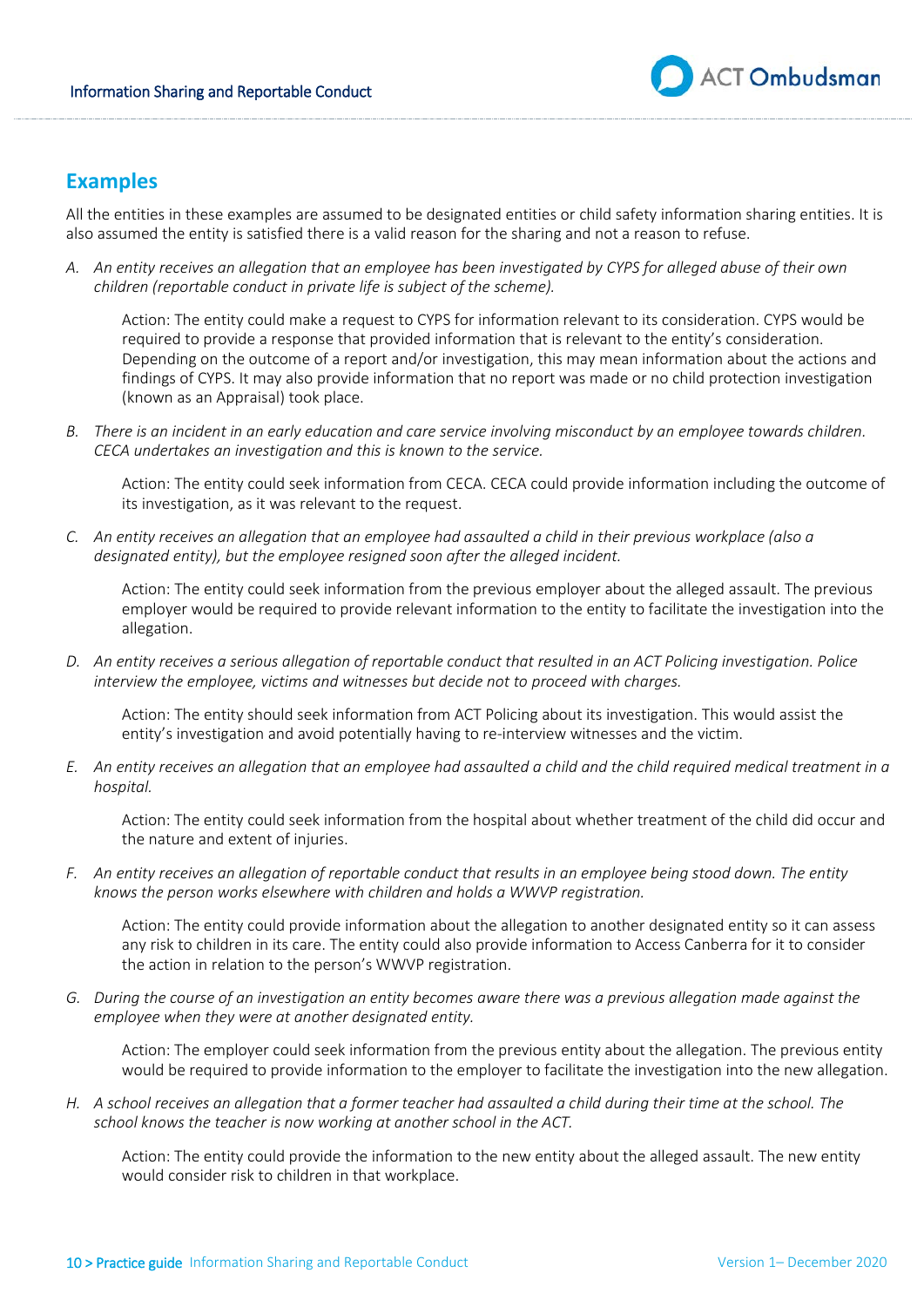

*I. An early education and care service receives an allegation that an educator was a former teacher who had their teaching registration cancelled due to child abuse.*

Action: The entity could seek information from the Teacher Quality Institute and Access Canberra.

 *parent is also employed as a teacher. J. CYPS investigated concerns that a parent has physically abused their child. During the investigation, CYPS learns the*

Action: CYPS could provide the information to the entity about the incident in the report. The entity would consider risk to children in that workplace and may be required to notify the Ombudsman of an allegation of reportable conduct about their employee.

# **Contact**

 Contact the ACT Ombudsman using the details below:

Telephone: [02 5119 5520](mailto:act@ombudsman.gov.au) Email: act@ombudsman.gov.au

More information is available at ombudsman.act.gov.au

 Please note: This document is intended as a guide only. For this reason, the information should not be relied on as legal advice Ombudsman is not liable to you for any loss or damage suffered as a result of reliance on this document. For the most up-toor regarded as a substitute for legal advice in individual cases. To the maximum extent permitted by the law, the ACT date versions of cited Acts, please refer to *[legislation.act.gov.au](http://www.legislation.act.gov.au/).*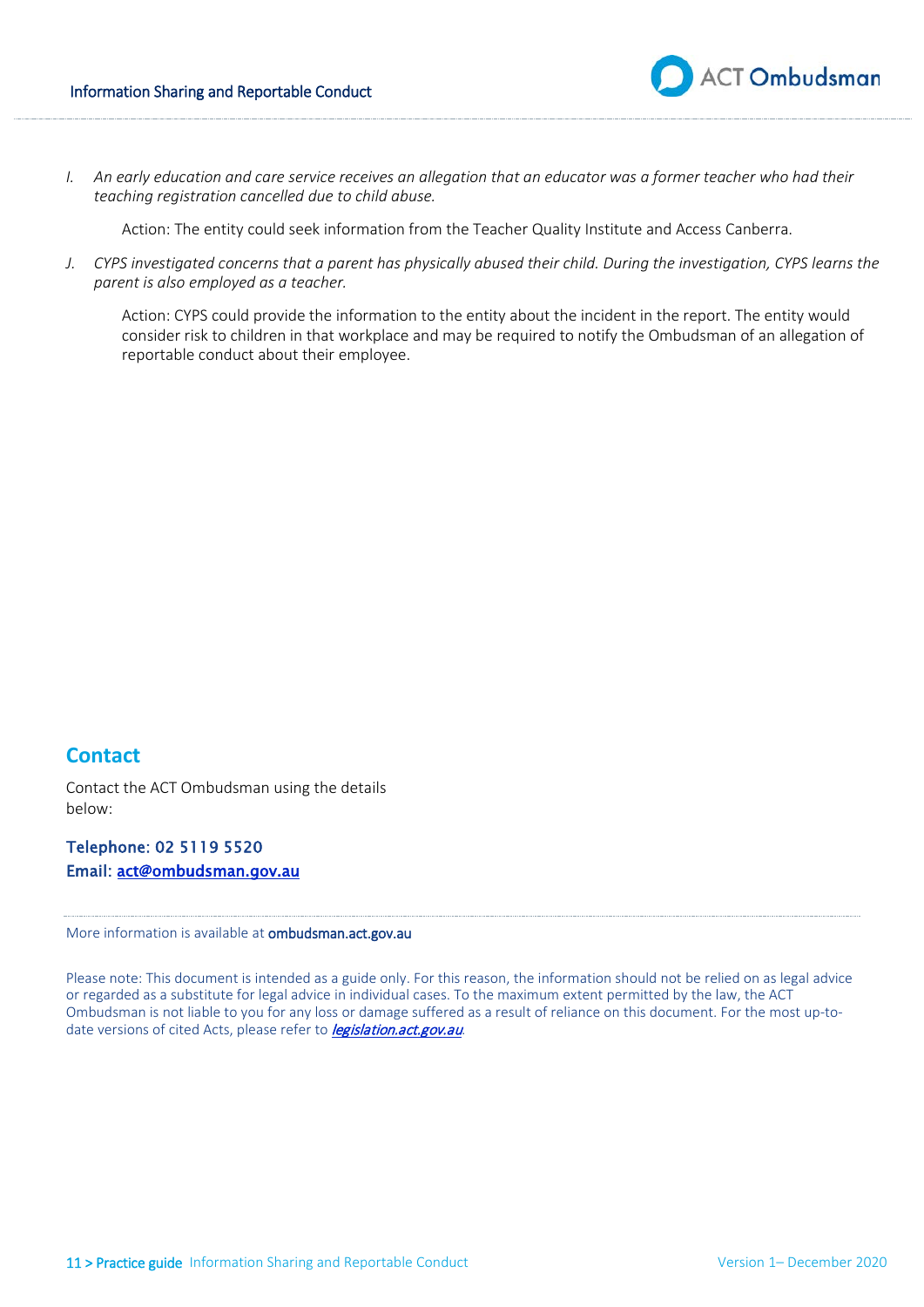| <b>Appendix A - Information holdings and contact points</b> |  |  |  |  |
|-------------------------------------------------------------|--|--|--|--|
|-------------------------------------------------------------|--|--|--|--|

| <b>Agency</b>                                                                                                      | Role / function (as relevant<br>to scheme)                                                                                                                                                                                                                         | Information which might be<br>provided                                                                                                                                                                                                                     | Information which might be<br>sought from                                                                                                                   | Contact                                                                                |
|--------------------------------------------------------------------------------------------------------------------|--------------------------------------------------------------------------------------------------------------------------------------------------------------------------------------------------------------------------------------------------------------------|------------------------------------------------------------------------------------------------------------------------------------------------------------------------------------------------------------------------------------------------------------|-------------------------------------------------------------------------------------------------------------------------------------------------------------|----------------------------------------------------------------------------------------|
|                                                                                                                    |                                                                                                                                                                                                                                                                    |                                                                                                                                                                                                                                                            |                                                                                                                                                             |                                                                                        |
| <b>ACT Policing*</b><br>(link)                                                                                     | Investigation and<br>enforcement of criminal<br>laws.<br>Response to concerns about<br>community safety.                                                                                                                                                           | Reporting of any knowledge<br>or suspicion of criminal<br>activity.<br>Provision of relevant<br>evidence.                                                                                                                                                  | Interview records,<br>investigation reports,<br>accounts of inquiries.                                                                                      | Requests<br>act-information-<br>access@afp.gov.au                                      |
| Child and Youth<br><b>Protection Services</b><br>(CYPS) - Community<br>Services Directorate<br>$(CSD)$ #<br>(link) | Child and Youth Protection<br>Services is the child<br>protection agency which<br>services the ACT and is<br>responsible for investigating<br>the wellbeing of Canberra's<br>children who may be at risk<br>of abuse or neglect by a<br>family member or guardian. | Receives reports of concern<br>relating to the safety and<br>well-being of children and<br>young people.<br>Concerns may be related to:<br>· physical abuse<br>• emotional abuse (including<br>exposure to family violence)<br>• sexual Abuse<br>•neglect. | Records of child concern<br>reports, appraisals,<br>interview records, reports.<br>Will more often hold<br>information relating to<br>private life conduct. | Requests<br>form link.<br>Inquiries<br>reportableconductcsd@act.gov.au<br>02 6207 6956 |
| Canberra Health<br>Services #<br>Including Child at Risk<br>Health Unit (CARHU)<br>(link)                          | Provides public hospital and<br>community health services                                                                                                                                                                                                          |                                                                                                                                                                                                                                                            | Treatment information and<br>injury reports                                                                                                                 | Requests<br>CEOHealth@act.gov.au<br>Inquiries<br>02 5124 9847                          |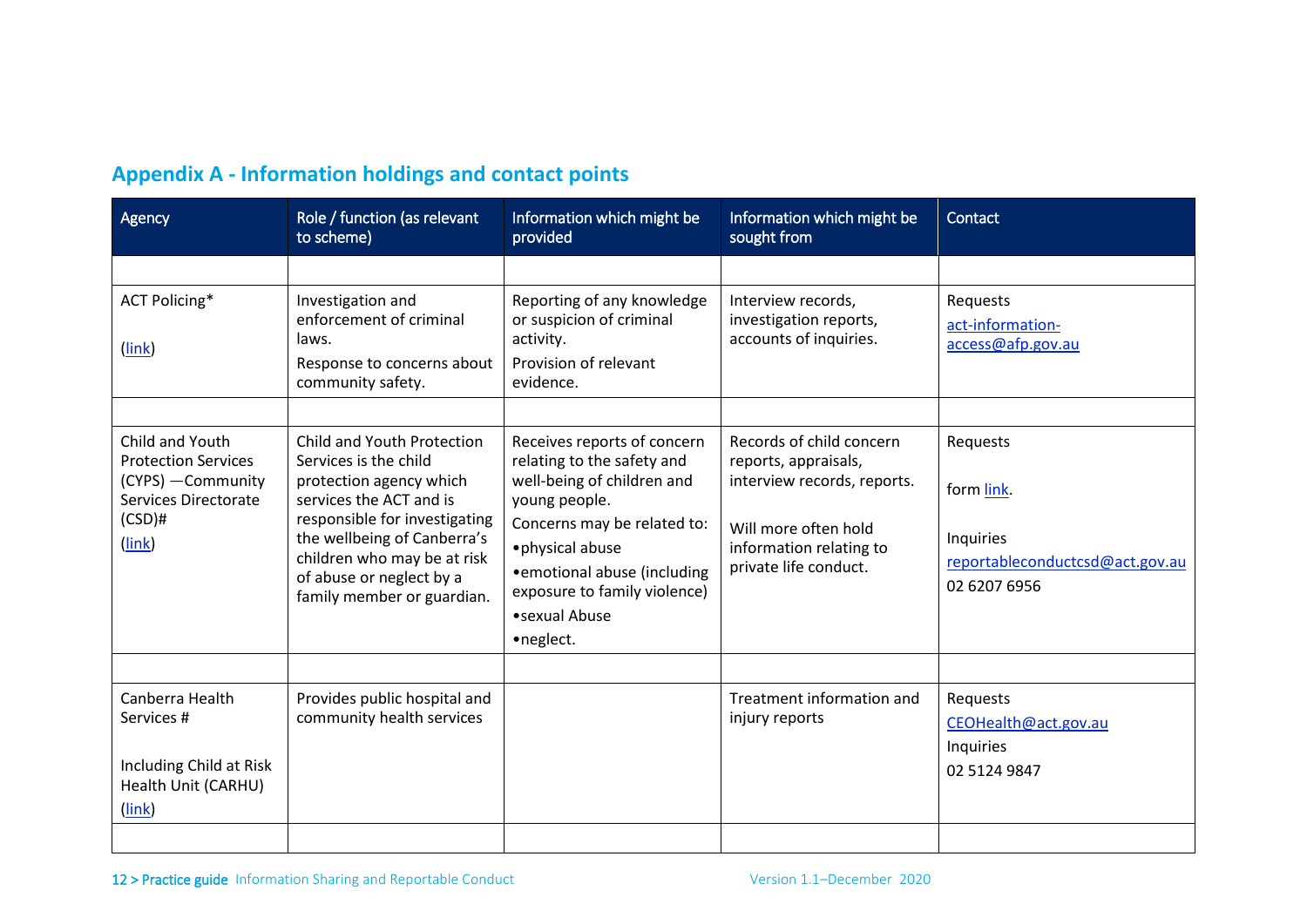| <b>WWVP at Access</b><br>Canberra in CMTEDD#<br>(link)                                                     | Conducts background<br>checks and provides<br>registration for individuals<br>to work in regulated<br>activities                                                                                                                                  | Information relevant to<br>consideration of risk to<br>children                                                                                                                                                                                                                         | Investigation reports,<br>accounts of inquiries, other<br>information holdings.                                                                                                                                                   | Requests<br>WWVP@act.gov.au                                                            |
|------------------------------------------------------------------------------------------------------------|---------------------------------------------------------------------------------------------------------------------------------------------------------------------------------------------------------------------------------------------------|-----------------------------------------------------------------------------------------------------------------------------------------------------------------------------------------------------------------------------------------------------------------------------------------|-----------------------------------------------------------------------------------------------------------------------------------------------------------------------------------------------------------------------------------|----------------------------------------------------------------------------------------|
| Children's Education<br>and Care Assurance<br>(CECA) in the<br><b>Education Directorate</b><br>#<br>(link) | Oversights compliance of<br>approved education and<br>care providers, services,<br>managers, supervisors and<br>educators with the National<br>Framework, including<br>investigation of complaints<br>about services and<br>notifiable incidents. | 'Approved Providers are<br>obliged to notify CECA of<br>incidents and complaints<br>received by them, and<br>complaints about approved<br>providers, services and<br>educators can also be made<br>directly to CECA by the<br>public.'.                                                 | 'Status of service and<br>provider approvals within<br>the ACT, evidence and/or<br>intel in regard to CECA<br>conducted investigations,<br>monitoring and enquiries,<br>and notification submissions<br>by an approved provider'. | Requests<br>CECA@act.gov.au<br>Inquiries<br>02 6207 1114                               |
| <b>Teacher Quality</b><br>Institute (TQI)*<br>(link)                                                       | Provides professional<br>registration for ACT<br>teachers.                                                                                                                                                                                        | Reporting by employers of<br>notification events,<br>disciplinary action against<br>teachers. As well as<br>employer evidence that a<br>teacher has become<br>mentally or physically<br>incapacitated, and the<br>incapacity prevents them<br>from performing the role of<br>a teacher. | Investigation reports<br>provided by the employer<br>and any documents relating<br>to the notification and<br>outcome of TQIs<br>consideration of the<br>notification.                                                            | Requests<br>TQINotifications@act.gov.au<br>TQI@act.gov.au<br>Inquiries<br>02 6207 5005 |
| <b>ACT Ombudsman</b><br>(link)                                                                             | Oversights designated<br>entity's handling of<br>reportable conduct<br>allegations.                                                                                                                                                               | Designated entities have a<br>duty to notify and report on<br>allegations of reportable<br>conduct for employees.                                                                                                                                                                       | Information contained in<br>reports and previous<br>incidents of reportable<br>conduct.                                                                                                                                           | Requests:<br>act@ombudsman.gov.au<br>Inquiries: 02 5119 5520                           |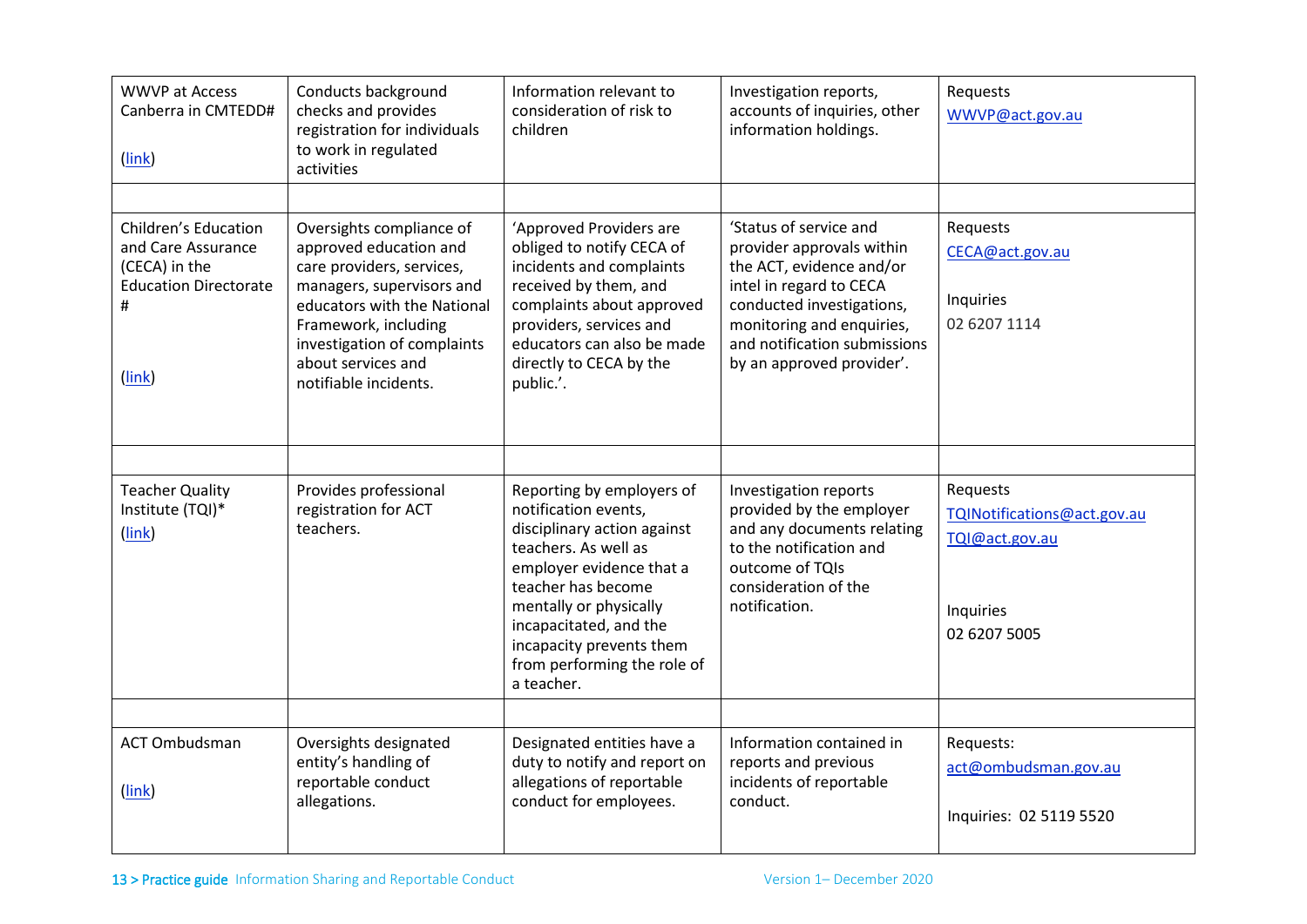| <b>ACT Human Rights</b><br>Commission*<br>Including - Children<br>Young People<br>Commissioner and<br><b>Public Advocate</b><br><b>And Health Services</b><br>Commissioner | Can receive and investigate<br>complaints about the<br>provision of services for<br>children and young people.<br>Receive s 507 reports from<br>$CSD - where child$<br>protection report occurs for<br>a child in care.<br>Can advocate on behalf of a<br>child in care. | Complaints about services to<br>children or discrimination.                                            |                                                                          | Requests<br>human.rights@act.gov.au<br>Inquiries<br>(02) 6205 2222 |
|----------------------------------------------------------------------------------------------------------------------------------------------------------------------------|--------------------------------------------------------------------------------------------------------------------------------------------------------------------------------------------------------------------------------------------------------------------------|--------------------------------------------------------------------------------------------------------|--------------------------------------------------------------------------|--------------------------------------------------------------------|
| (link)                                                                                                                                                                     |                                                                                                                                                                                                                                                                          |                                                                                                        |                                                                          |                                                                    |
|                                                                                                                                                                            |                                                                                                                                                                                                                                                                          |                                                                                                        |                                                                          |                                                                    |
| Another designated<br>entity#                                                                                                                                              | Schools, out-of-home care<br>providers, early education<br>and care services, health<br>services and religious<br>bodies.                                                                                                                                                | Where there is knowledge<br>of reportable conduct, one<br>entity can provide<br>information to another | <b>Employment records</b><br>Previous incident reports<br>Other evidence | Via head of entity                                                 |
|                                                                                                                                                                            |                                                                                                                                                                                                                                                                          |                                                                                                        |                                                                          |                                                                    |

# - is a designated entity

\* - is a child safety information entity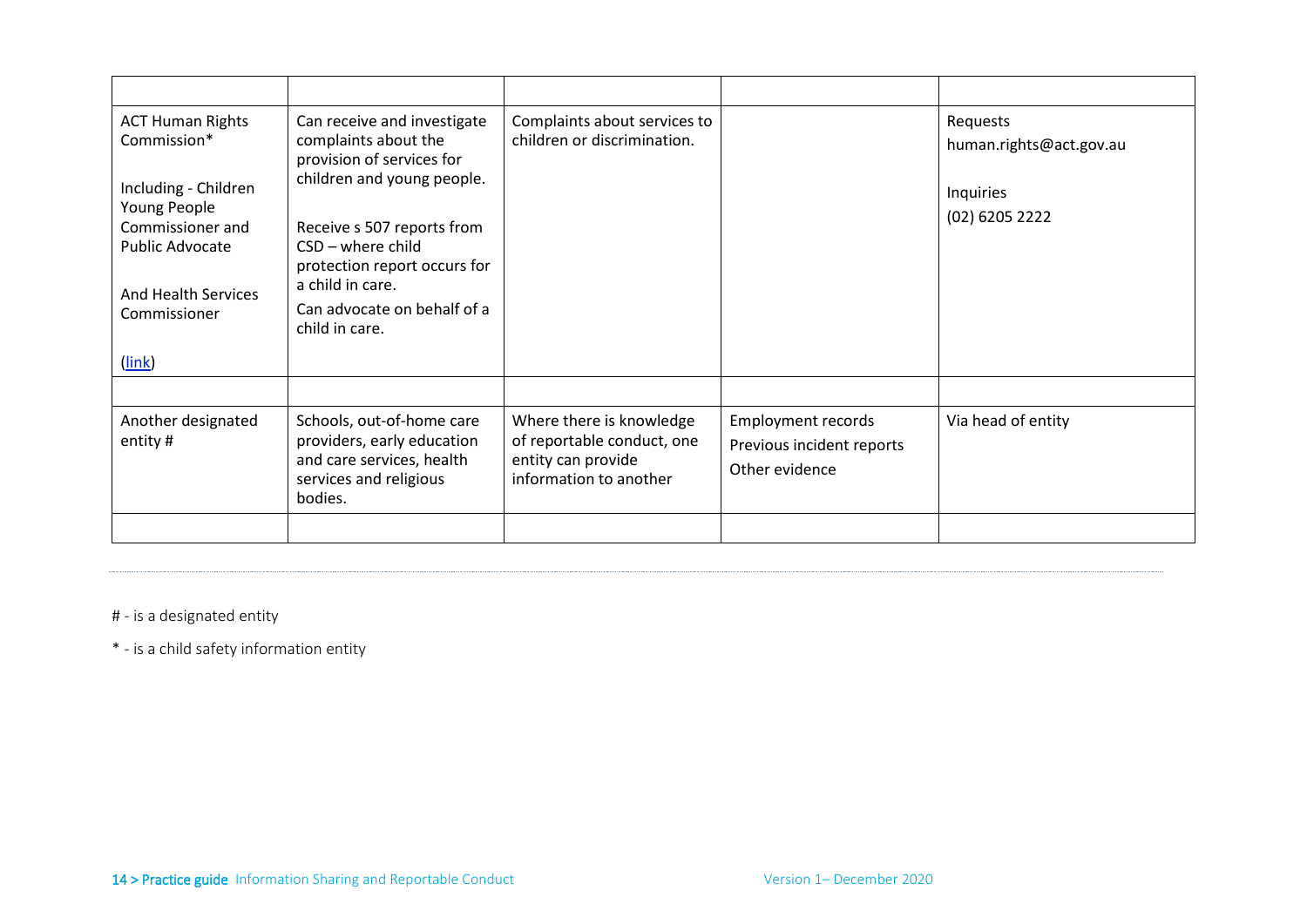# **Appendix B - Template letters —Request for information**

Date (<mark>xx/xx/xxxx</mark>) Our ref: (case number)

Title: <mark><insert></mark> Entity: <mark><insert></mark> kinse Name: **<insert>** Email: **<insert>** Mailing Address: <mark><insert></mark><br>Dear<mark>\_\_\_\_\_\_\_\_\_</mark>

# nig Al<br>|<br>Reque **Re: Request for reportable conduct information under s863B of the** *Children and Young People Act 2008*

 provision of the information described within this letter, on the basis that there is a lawful reason to do so and in accordance with the provisions of s 863B. (Insert the name of the requesting entity) is a designated entity / child safety information sharing entity and is seeking

accordance with the provisions of s 863B.<br>Section 863B of the Act allows a designated entity to request information from another entity for the safety, welfare or wellbeing of a child, young person or class of child or young person.

- □ make a decision or assessment
- $\Box$  plan, begin or conduct an investigation
- $\Box$  provide any other service in accordance with the entity's functions
- $\Box$  Deal with a risk to a child, young person or class of child or young person that might arise in the course of the requesting entity's operation as a designated entity, including as an employer.

Gender: ( ) DOB: (<mark>xx/xx/xxxx</mark>) The information requested is in regard to: (name the child/ren or young person/people) Address (if known)

Information is requested regarding the following persons:

| Name              | Gender        | Relationship to child/young | <b>DOB</b>         | Other identifying |
|-------------------|---------------|-----------------------------|--------------------|-------------------|
|                   |               | person                      |                    | information       |
| <insert></insert> | $<$ (M/F) $>$ | <insert></insert>           | <dob></dob>        | <insert></insert> |
| <insert></insert> | $<$ (M/F) $>$ | <insert></insert>           | <b><dob></dob></b> | <insert></insert> |

 person or class of children or young persons: This information is requested in relation to the following issues of concern held for the above mentioned child/young

(State concern generally)

Specific information is requested in regard to:

(Indicate information sought)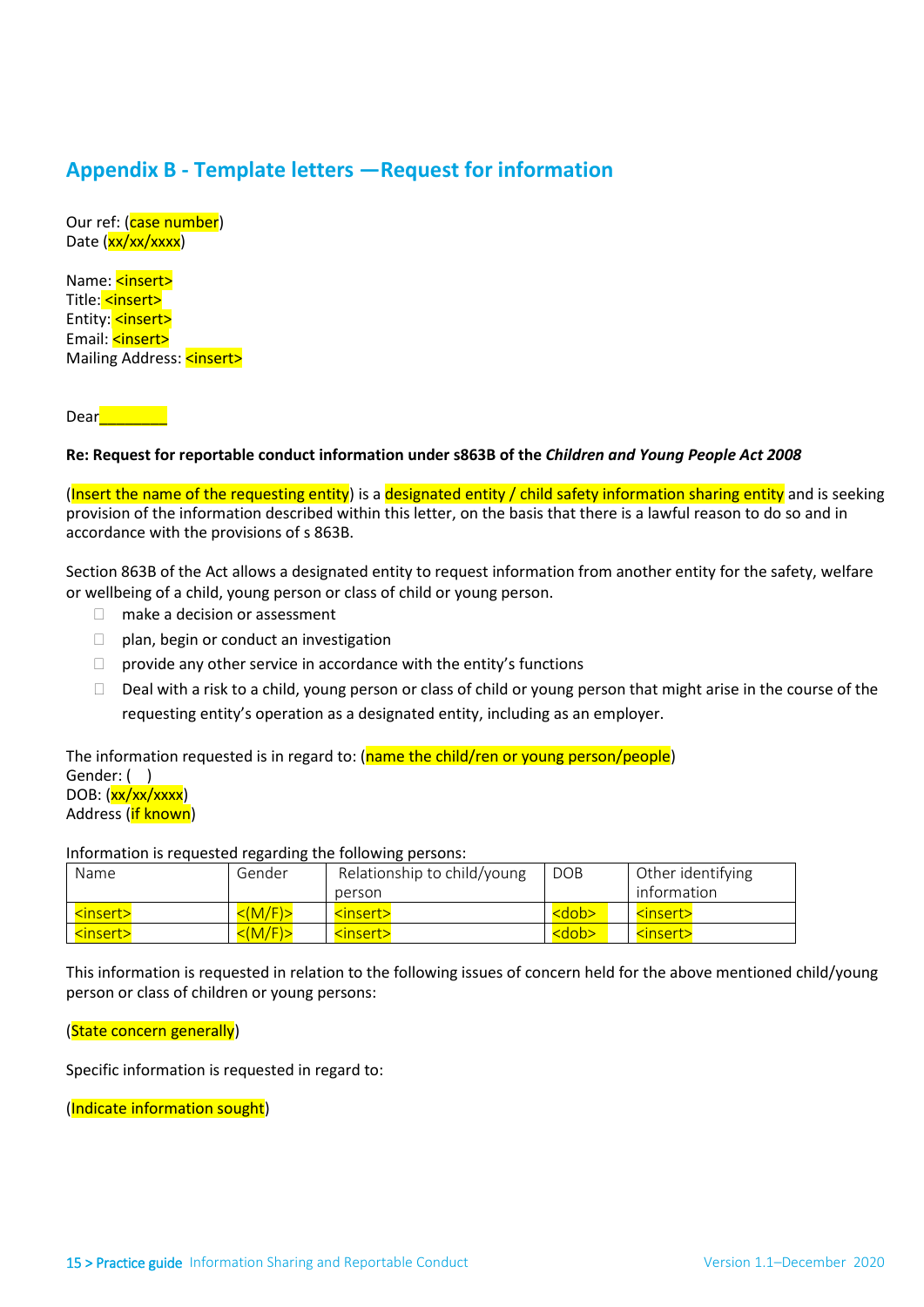principles of Division 25.3.3 of the Act which includes specifically s863D. We acknowledge that information can only be shared on a confidential basis in accordance with the processes and

If you require further information or wish to discuss the matter, please contact.

Title: <mark><insert></mark> Entity: <mark><insert></mark> Entity: Sinsert><br>Phone: <mark><insert></mark><br>Email: <mark><insert></mark><br>Mailing Address: <mark><insert></mark><br>Yours sincerely Name: <insert> Phone: <a> Email: <insert>

 Head of entity or delegate {*Signed*}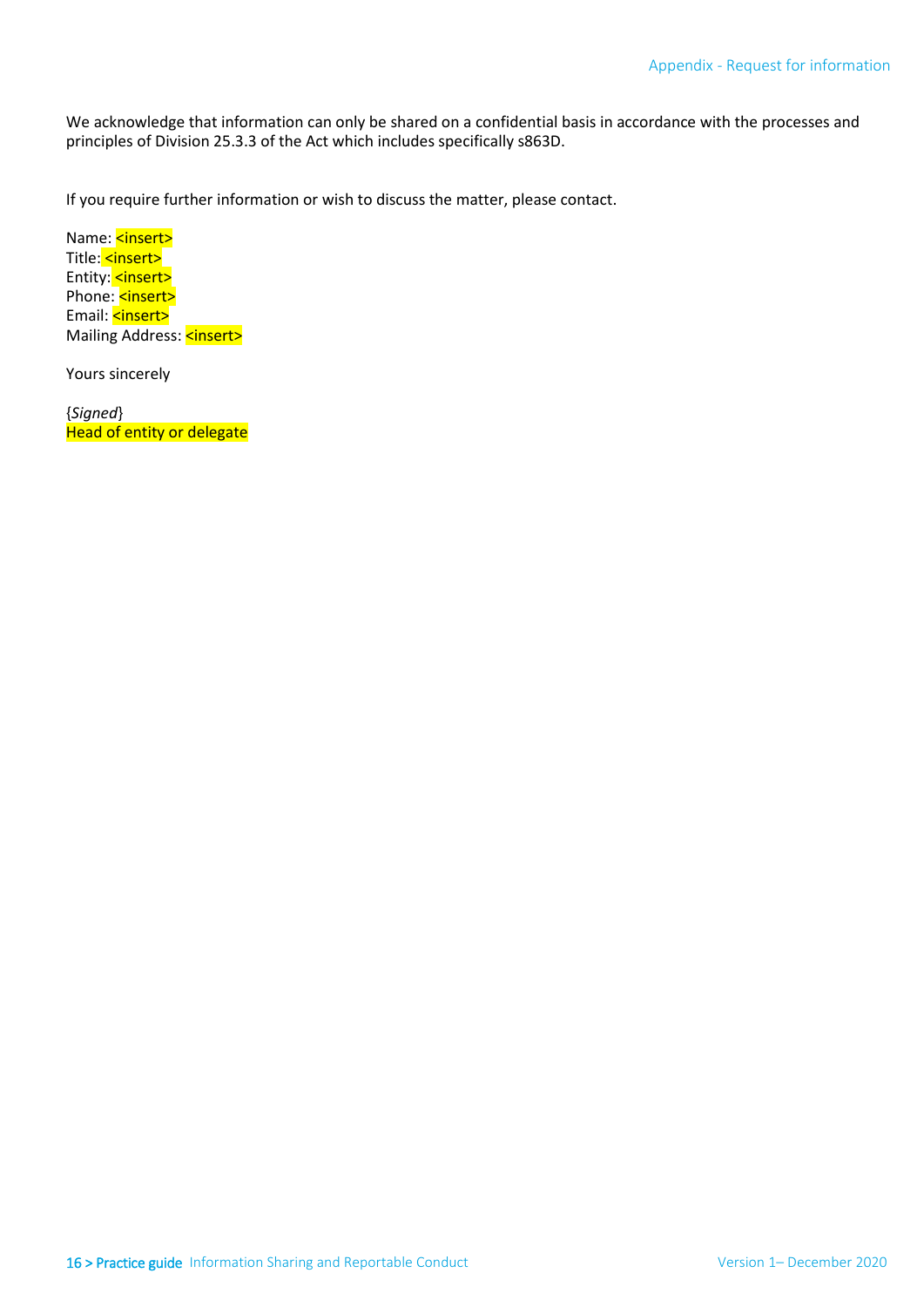# **Appendix C - Template letters—Letter for providing information**

Date (<mark>xx/xx/xxxx</mark>) Our ref: (case number)

Title: <mark><insert></mark> Entity: <mark><insert></mark> kinse r. <mark>kins</mark><br>ng Ad<br><mark><nam</mark><br>rovisio Name: <insert> Phone: <insert> Email: <insert> Mailing Address: <insert>

# Dear <mark><name></mark><br>Re: Provision of reportable conduct information under **Division 25.3.3** of the *Children and Young People Act 2008*

**Divis<br>
<inse<br>
matio<br>
ne saf** A. I refer to your request under section 863B, dated **<insert>**. Section 863C of the Act allows a designated entity / child safety information sharing entity to provide information of their own accord to another <mark>designated entity / child</mark> safety information sharing entity that relates to the safety, welfare or wellbeing of a child, young person or class of children or young persons.

*OR* 

B. Section 863CA of the Act allows a <mark>designated entity / child safety information sharing entity</mark> to provide information of their own initiative to another <mark>designated entity / child safety information sharing entity</mark> when satisfied on reasonable grounds that it relates to the safety, welfare or wellbeing of a child, young person or class of children or young persons.

 <Providing entity> is providing the information enclosed with this letter on the basis that there is a lawful reason to do so, in accordance with the provisions of Division 25.3.3

DOB: (<mark>xx/xx/xxxx</mark>) The information provided is in regard to:  $(name the child/ren or young person/people)$ Gender: ( ) Address (if known)

Information is also provided regarding the following persons:

| <b>Name</b>       | Gender                  | Relationship to<br>child/young person | <b>DOB</b>  | Other identifying<br>information |
|-------------------|-------------------------|---------------------------------------|-------------|----------------------------------|
| <insert></insert> | $\langle (M/F) \rangle$ | <insert></insert>                     | <dob></dob> | <insert></insert>                |
| <insert></insert> | $\leq$ (M/F) $>$        | <insert></insert>                     | <dob></dob> | <insert></insert>                |

This information is provided in relation to the following issues of concern held for the above mentioned child/young person or class of children or young persons:

 <insert details as to how the information is relevant to the safety, welfare or wellbeing of the Child/Class of Children/Young Person/Class of Young People>